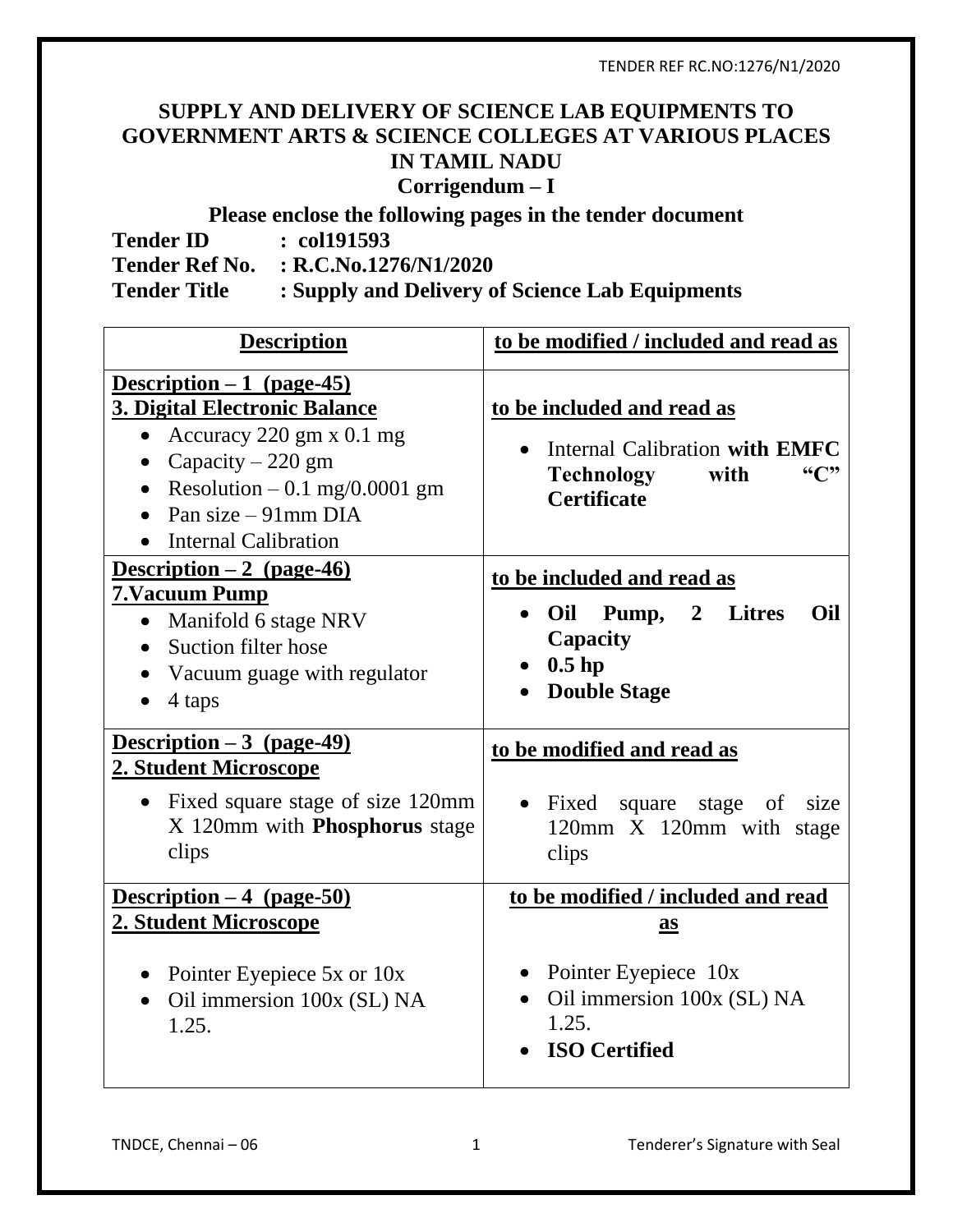| <b>Description</b>                                                                                                | to be modified / included and read as                          |
|-------------------------------------------------------------------------------------------------------------------|----------------------------------------------------------------|
| Description $-4$ (page-51)<br>4. Water Bath<br>*Model<br><b>Precision GP 02</b><br><b>Temperature Presets - 4</b> | to be deleted                                                  |
| Description $-5$ (page-52)                                                                                        | to be included and read as                                     |
| <b>5. Colorimeter</b>                                                                                             | <b>ISO Certified</b>                                           |
| Description $-6$ (page-54)<br><b>1.Student Microscope with LED</b><br><b>(Biological Compound Microscope)</b>     | to be included and read as<br><b>ISO Certified</b>             |
| Description $-7$ (page-55)                                                                                        | to be included and read as                                     |
| 3. Deep Freezer                                                                                                   | <b>Standard Voltage Stabiliser</b><br><b>ISO Certification</b> |
| Description $-8$ (page-55)                                                                                        | to be included and read as                                     |
| 6. Centrifuge                                                                                                     | <b>ISO Certification</b>                                       |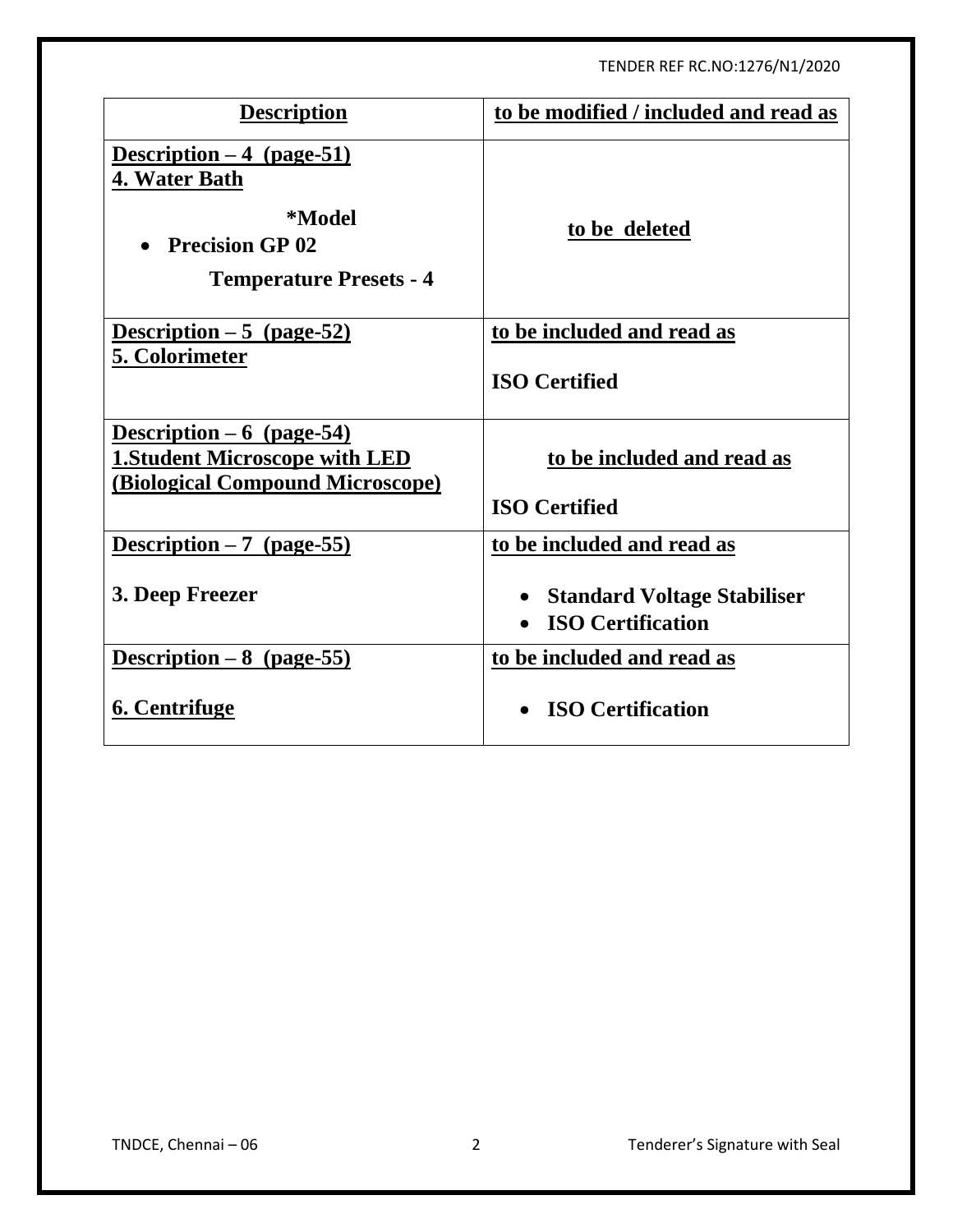**page – 70 to 74 is replaced as follows:**

### **PART – B**

# **10. PRICE BID**

### **(TO BE FURNISHED IN PART – B COVER)**

# **RATES OFFERED FOR SCIENCE LAB EQUIPMENTS (PHYSICS/CHEMISTRY /BOTANY /ZOOLOGY) AS PER SPECIFICATIONS**

| SI.<br>N <sub>0</sub> | Name of the<br>Equipment | <b>Basic Rate</b><br><i>(including)</i><br>Freight,<br><b>Loading and</b><br><b>Unloading</b> ) | <b>GST</b> in<br><b>Rupees</b> | <b>Total cost</b><br>per item<br>(Including<br>GST)<br>$(2) + (3)$ | Total cost*<br>for entire<br>equipment<br>(rate per<br>item (Col 4)<br>X quantity<br>notified) |
|-----------------------|--------------------------|-------------------------------------------------------------------------------------------------|--------------------------------|--------------------------------------------------------------------|------------------------------------------------------------------------------------------------|
|                       | $\bf(1)$                 | (2)                                                                                             | (3)                            | $\boldsymbol{(4)}$                                                 | (5)                                                                                            |
|                       |                          |                                                                                                 |                                |                                                                    |                                                                                                |
|                       |                          |                                                                                                 |                                |                                                                    |                                                                                                |
|                       |                          |                                                                                                 |                                |                                                                    |                                                                                                |
| <b>Total</b>          |                          |                                                                                                 |                                |                                                                    |                                                                                                |

**\*** Total amount including Basic Rate and GST

#### SIGNATURE

### DESIGNATION WITH COMPANY SEAL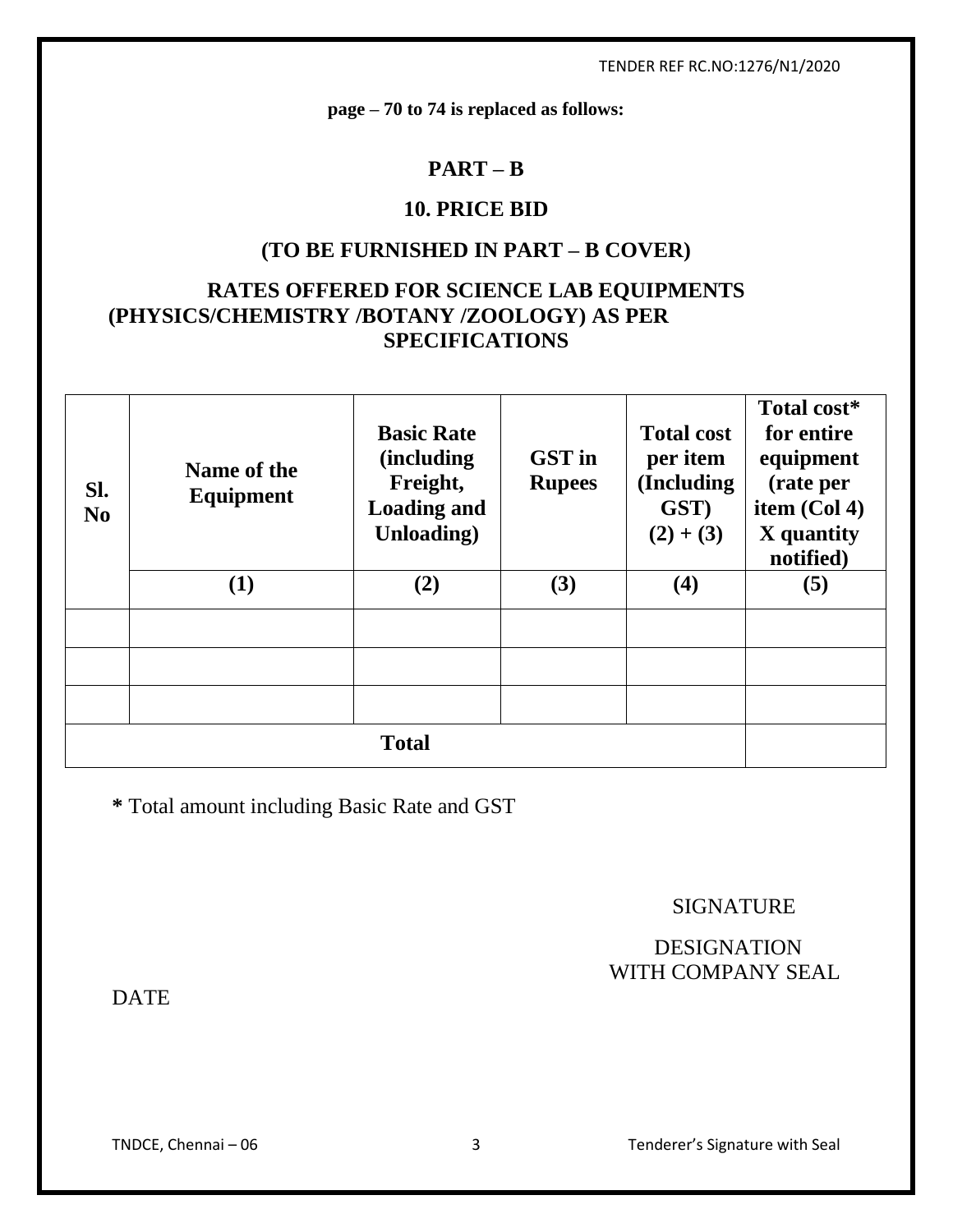## **RATES OFFERED FOR SCIENCE LAB EQUIPMENTS (PHYSICS) AS PER SPECIFICATIONS**

| SI.<br>N <sub>0</sub>   | Name of the<br><b>Equipment</b><br>(1)                             | <b>Basic Rate</b><br><i>(including)</i><br>Freight,<br><b>Loading and</b><br>Unloading)<br>(2) | <b>GST</b> in<br><b>Rupees</b><br>(3) | <b>Total cost</b><br>per item<br>(Including<br>GST)<br>$(2) + (3)$<br>(4) | Total cost*<br>for entire<br>equipment<br>(rate per<br>item (Col 4)<br>X quantity<br>notified)<br>(5) |
|-------------------------|--------------------------------------------------------------------|------------------------------------------------------------------------------------------------|---------------------------------------|---------------------------------------------------------------------------|-------------------------------------------------------------------------------------------------------|
| 1                       | <b>Transistor Power</b><br>Supply with digital<br>display          |                                                                                                |                                       |                                                                           |                                                                                                       |
| $\overline{2}$          | <b>Digital Balance</b>                                             |                                                                                                |                                       |                                                                           |                                                                                                       |
| $\overline{3}$          | <b>Cathode Ray</b><br>Oscilloscope (CRO)<br><b>Digital Display</b> |                                                                                                |                                       |                                                                           |                                                                                                       |
| $\overline{\mathbf{4}}$ | <b>Travelling Microscope</b>                                       |                                                                                                |                                       |                                                                           |                                                                                                       |
| 5                       | Spectrometer                                                       |                                                                                                |                                       |                                                                           |                                                                                                       |
| 6                       | Micro - Processor<br>8085                                          |                                                                                                |                                       |                                                                           |                                                                                                       |
| $\overline{7}$          | Function generator                                                 |                                                                                                |                                       |                                                                           |                                                                                                       |
| 8                       | Digital IC Trainer Kit                                             |                                                                                                |                                       |                                                                           |                                                                                                       |
| <b>TOTAL</b>            |                                                                    |                                                                                                |                                       |                                                                           |                                                                                                       |

**\*** Total amount including Basic Rate and GST

SIGNATURE

# DESIGNATION WITH COMPANY SEAL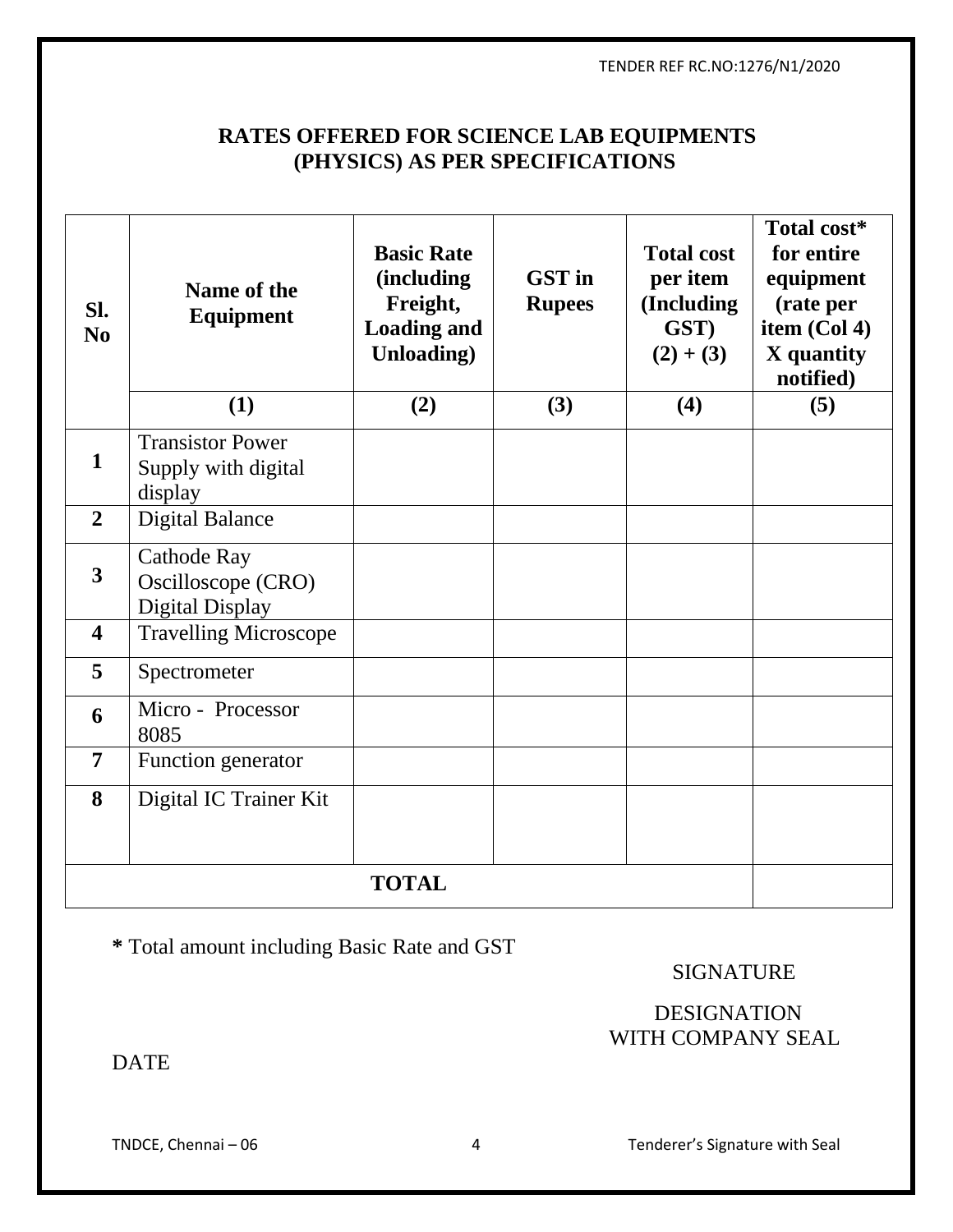# **RATES OFFERED FOR SCIENCE LAB EQUIPMENTS (CHEMISTRY) AS PER SPECIFICATIONS**

| SI.<br>N <sub>0</sub>   | Name of the<br>Equipment<br>(1)                  | <b>Basic Rate</b><br>(including<br>Freight,<br><b>Loading and</b><br>Unloading)<br>(2) | <b>GST</b> in<br><b>Rupees</b><br>(3) | <b>Total cost</b><br>per item<br>(Including<br>GST)<br>$(2) + (3)$<br>(4) | Total cost*<br>for entire<br>equipment<br>(rate per<br>item (Col 4)<br>X quantity<br>notified)<br>(5) |
|-------------------------|--------------------------------------------------|----------------------------------------------------------------------------------------|---------------------------------------|---------------------------------------------------------------------------|-------------------------------------------------------------------------------------------------------|
| $\mathbf{1}$            | Potentiometer (Digital)                          |                                                                                        |                                       |                                                                           |                                                                                                       |
|                         |                                                  |                                                                                        |                                       |                                                                           |                                                                                                       |
| $\overline{2}$          | <b>Conductivity Meter</b><br>(Digital) with Cell |                                                                                        |                                       |                                                                           |                                                                                                       |
| 3                       | Digital Electronic<br><b>Balance</b>             |                                                                                        |                                       |                                                                           |                                                                                                       |
| $\overline{\mathbf{4}}$ | <b>Electric Bunsen with</b><br>regulator         |                                                                                        |                                       |                                                                           |                                                                                                       |
| 5                       | <b>Electrical Water Bath</b>                     |                                                                                        |                                       |                                                                           |                                                                                                       |
| 6                       | <b>Electrical Centrifuge</b><br>machine          |                                                                                        |                                       |                                                                           |                                                                                                       |
| $\overline{7}$          | Vacuum Pump                                      |                                                                                        |                                       |                                                                           |                                                                                                       |
| 8                       | Digital Control Hot air<br>oven                  |                                                                                        |                                       |                                                                           |                                                                                                       |
| 9                       | Magnetic Stirrer with<br><b>Hot Plate</b>        |                                                                                        |                                       |                                                                           |                                                                                                       |
| 10                      | Digital Photoelectric<br>Colorimeter             |                                                                                        |                                       |                                                                           |                                                                                                       |
|                         |                                                  | <b>TOTAL</b>                                                                           |                                       |                                                                           |                                                                                                       |

**\*** Total amount including Basic Rate and GST

SIGNATURE

# DESIGNATION WITH COMPANY SEAL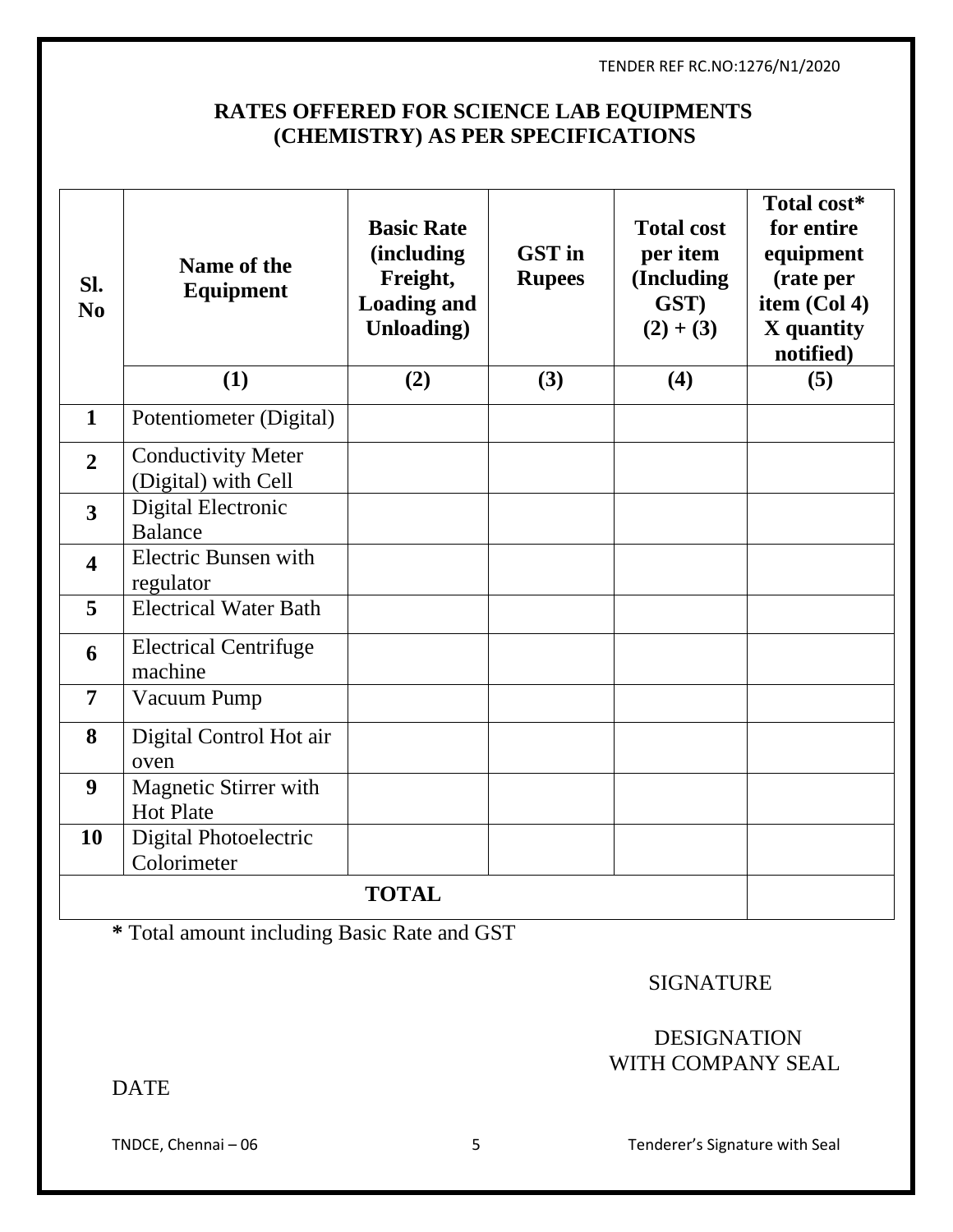# **RATES OFFERED FOR SCIENCE LAB EQUIPMENTS (BOTANY) AS PER SPECIFICATIONS**

| SI.<br>N <sub>0</sub>   | Name of the<br><b>Equipment</b><br>(1) | <b>Basic Rate</b><br><i>(including)</i><br>Freight,<br><b>Loading</b><br>and<br>Unloading)<br>(2) | <b>GST</b> in<br><b>Rupees</b><br>(3) | <b>Total cost</b><br>per item<br>(Including<br>GST)<br>$(2) + (3)$<br>(4) | Total cost*<br>for entire<br>equipment<br>(rate per<br>item (Col 4)<br>X quantity<br>notified)<br>(5) |  |
|-------------------------|----------------------------------------|---------------------------------------------------------------------------------------------------|---------------------------------------|---------------------------------------------------------------------------|-------------------------------------------------------------------------------------------------------|--|
|                         |                                        |                                                                                                   |                                       |                                                                           |                                                                                                       |  |
| $\mathbf{1}$            | <b>Laboratory Refrigerator</b>         |                                                                                                   |                                       |                                                                           |                                                                                                       |  |
| $\overline{2}$          | <b>Student Microscope</b>              |                                                                                                   |                                       |                                                                           |                                                                                                       |  |
| $\overline{\mathbf{3}}$ | <b>Binocular Microscope</b>            |                                                                                                   |                                       |                                                                           |                                                                                                       |  |
| $\overline{\mathbf{4}}$ | <b>Water Bath</b>                      |                                                                                                   |                                       |                                                                           |                                                                                                       |  |
| 5                       | Colorimeter                            |                                                                                                   |                                       |                                                                           |                                                                                                       |  |
| 6                       | Autoclave                              |                                                                                                   |                                       |                                                                           |                                                                                                       |  |
| 7                       | Digital pH Meter                       |                                                                                                   |                                       |                                                                           |                                                                                                       |  |
|                         | <b>TOTAL</b>                           |                                                                                                   |                                       |                                                                           |                                                                                                       |  |

**\*** Total amount including Basic Rate and GST

SIGNATURE

## DESIGNATION WITH COMPANY SEAL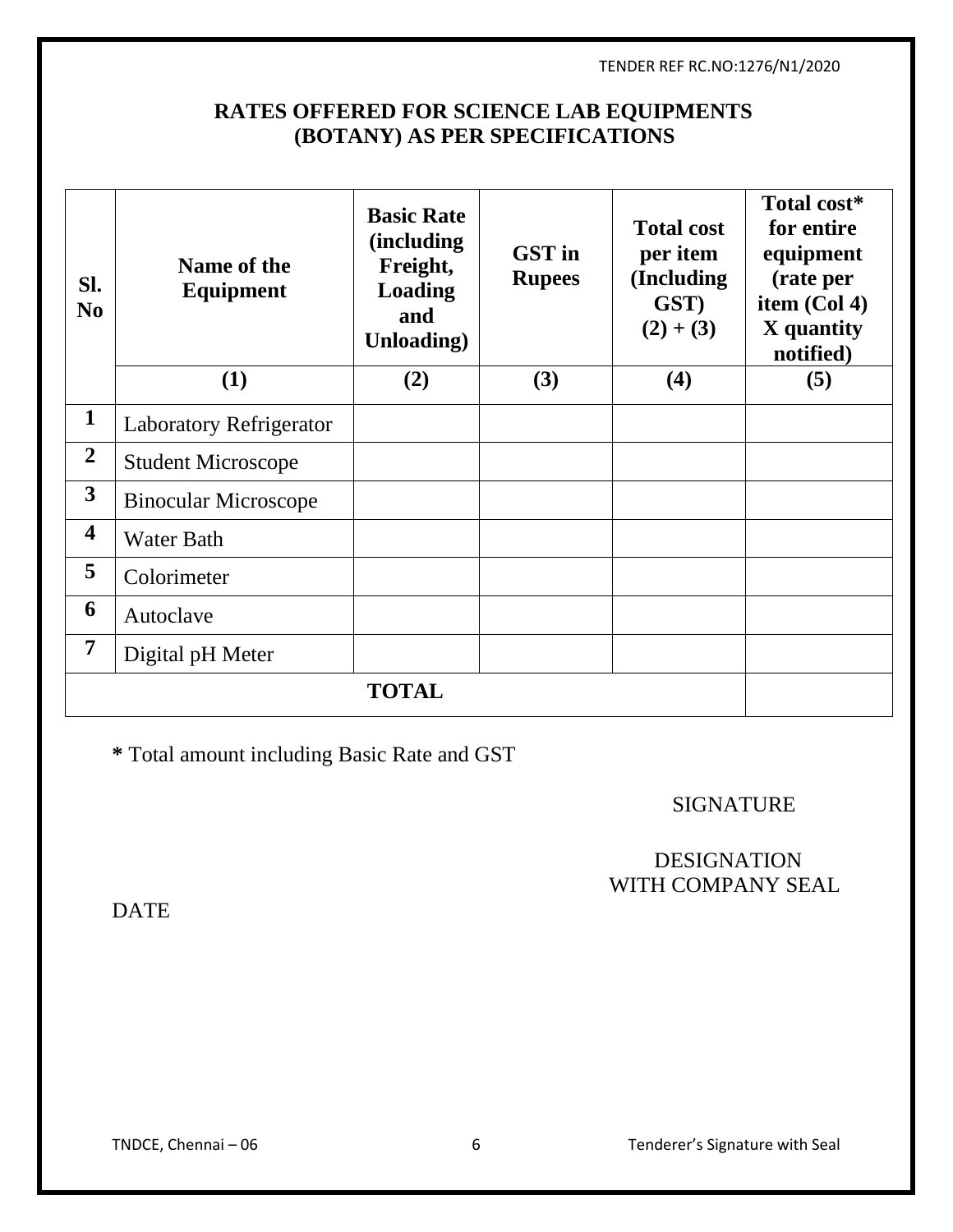# **RATES OFFERED FOR SCIENCE LAB EQUIPMENTS (ZOOLOGY) AS PER SPECIFICATIONS**

| SI.<br>N <sub>0</sub> | Name of the<br><b>Equipment</b><br>(1) | <b>Basic Rate</b><br><i>(including)</i><br>Freight,<br><b>Loading and</b><br><b>Unloading</b> )<br>(2) | <b>GST</b> in<br><b>Rupees</b><br>(3) | <b>Total cost</b><br>per item<br>(Including<br>GST)<br>$(2) + (3)$<br>(4) | Total cost*<br>for entire<br>equipment<br>(rate per<br>item $(Col 4)$<br>X quantity<br>notified)<br>(5) |
|-----------------------|----------------------------------------|--------------------------------------------------------------------------------------------------------|---------------------------------------|---------------------------------------------------------------------------|---------------------------------------------------------------------------------------------------------|
| 1.                    | <b>Student Microscope</b><br>with LED  |                                                                                                        |                                       |                                                                           |                                                                                                         |
| 2.                    | <b>Dissection Microscope</b>           |                                                                                                        |                                       |                                                                           |                                                                                                         |
| 3.                    | Deep Freezer                           |                                                                                                        |                                       |                                                                           |                                                                                                         |
| 4.                    | <b>Digital Balance</b>                 |                                                                                                        |                                       |                                                                           |                                                                                                         |
| 5.                    | Autoclave                              |                                                                                                        |                                       |                                                                           |                                                                                                         |
| 6.                    | Centrifuge                             |                                                                                                        |                                       |                                                                           |                                                                                                         |
| 7.                    | <b>Electric Bunsen Burner</b>          |                                                                                                        |                                       |                                                                           |                                                                                                         |
| <b>TOTAL</b>          |                                        |                                                                                                        |                                       |                                                                           |                                                                                                         |

**\*** Total amount including Basic Rate and GST

SIGNATURE

## DESIGNATION WITH COMPANY SEAL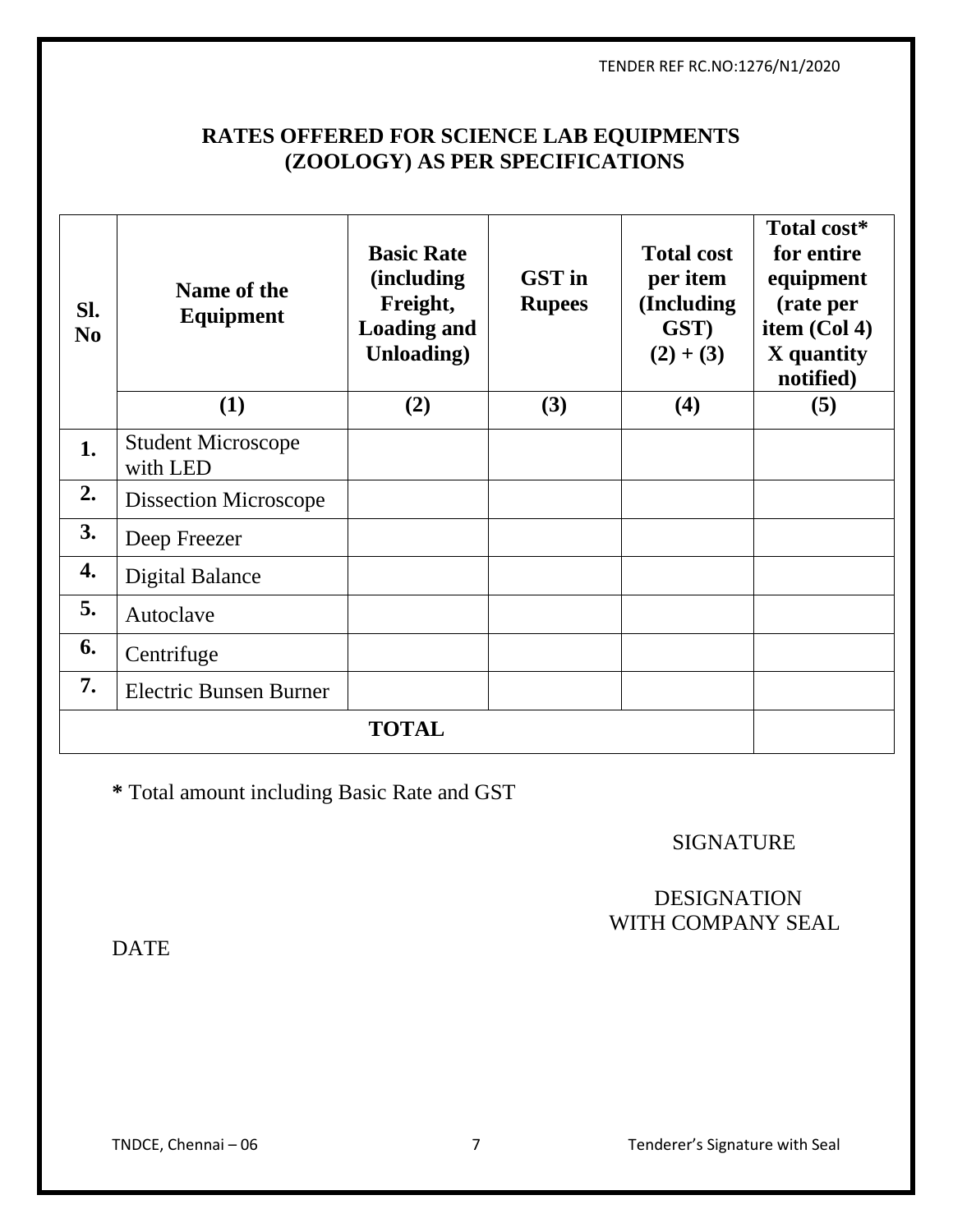In Page 7 Sl. No. 5 "the past three years" is modified and replaced as follows:

# **. . . the past five years**

### In Page 12 **4.3 Past Experience :**

. . . last three financial years i.e. from 2018-19 to 2020-21 is modified and replaced as follows:

### **… last five financial years i.e. from 2016-17 to 2020-21**

In Page - 59 **Annexure – VII . . .**THE PAST THREE YEARS **is modified and replaced as follows :**

### **. . . THE PAST FIVE YEARS**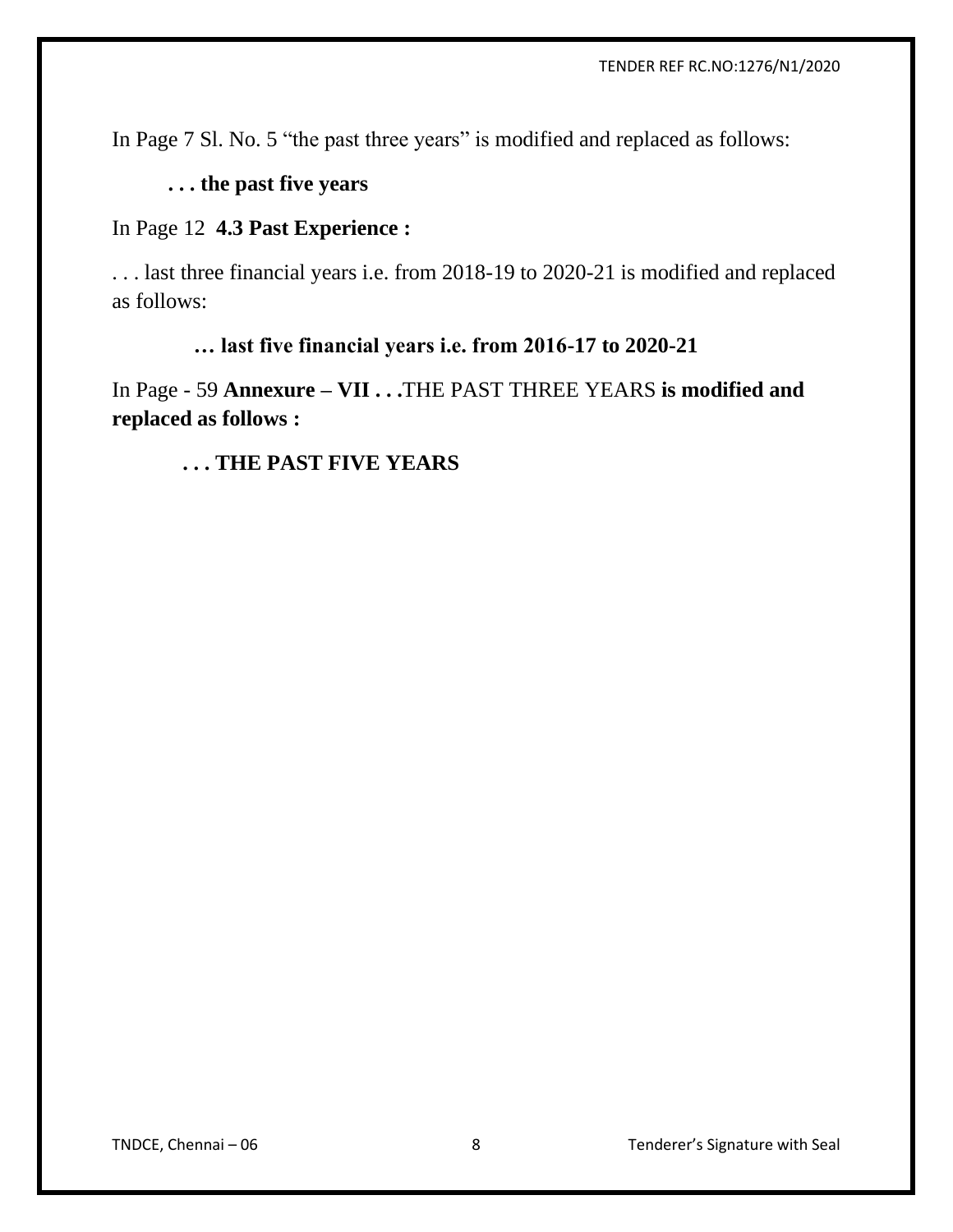### **Delivery Point for Physics Lab Equipments**

### **57 GOVERNMENT ARTS AND SCIENCE COLLEGE**

| SI. No.        | <b>District</b> | <b>Region</b> | <b>College Name</b>                                                             |
|----------------|-----------------|---------------|---------------------------------------------------------------------------------|
|                | Dharmapuri      | Dharmapuri    | Government Arts College, Dharmapuri                                             |
| $\overline{2}$ | Krishnagiri     | Dharmapuri    | Government Arts College For Men,<br>Krishnagiri                                 |
| 3              | Krishnagiri     | Dharmapuri    | Government Arts College For Women,<br>Krishnagiri                               |
| 4              | Krishnagiri     | Dharmapuri    | Government. Arts and Science College For<br>Women, Bargur                       |
| 5              | Namakkal        | Dharmapuri    | Arignar Anna Government. Arts College,<br>Namakkal                              |
| 6              | Namakkal        | Dharmapuri    | Namakkal Kavignar Ramalingam<br>Government. Arts College For Women,<br>Namakkal |
| 7              | Namakkal        | Dharmapuri    | Thiruvalluvar Government Arts College,<br>Rasipuram                             |
| 8              | Salem           | Dharmapuri    | Arignar Anna Government Arts College,<br>Attur                                  |
| 9              | Salem           | Dharmapuri    | Government. Arts College For Women,<br>Salem -8.                                |
| 10             | Salem           | Dharmapuri    | Government Arts College, Salem - 7                                              |
| 11             | Ariyalur        | Thanjavur     | Government Arts College, Ariyalur,                                              |
| 12             | Nagapattinam    | Thanjavur     | Dharmapuram Gnanambigai Government.<br>Arts College for Women, Mayiladuthurai   |
| 13             | Thanjavur       | Thanjavur     | Government Arts College, Kumbakonam                                             |
| 14             | Thanjavur       | Thanjavur     | Government Arts College for Women,<br>Kumbakonam                                |
| 15             | Thanjavur       | Thanjavur     | Kunthavai Nachiar Government. Arts College<br>For Women, Thanjavur              |
| 16             | Thanjavur       | Thanjavur     | Raja Serfoji Government. College, Thanjavur                                     |
| 17             | Thiruvarur      | Thanjavur     | Mannai Rajagopalaswamy Government. Arts<br>College, Mannargudi                  |
| 18             | Thiruvarur      | Thanjavur     | Thiru. Vi. Ka Government. Arts College,<br>Tiruvarur                            |
| 19             | Chennai         | Chennai       | Bharathi Women's College,<br>Chennai $-108$ .                                   |
| 20             | Chennai         | Chennai       | Dr. Ambedkar Government. Arts College,<br>Vysarpadi, Chennai-600 039.           |
| 21             | Chennai         | Chennai       | Government. Arts College [Men], Nandanam,<br>Chennai - 35                       |
| 22             | Chennai         | Chennai       | Presidency College, Chennai - 05                                                |
| 23             | Chennai         | Chennai       | Quaid-E-Millath Government College For<br>Women, Chennai $-02$                  |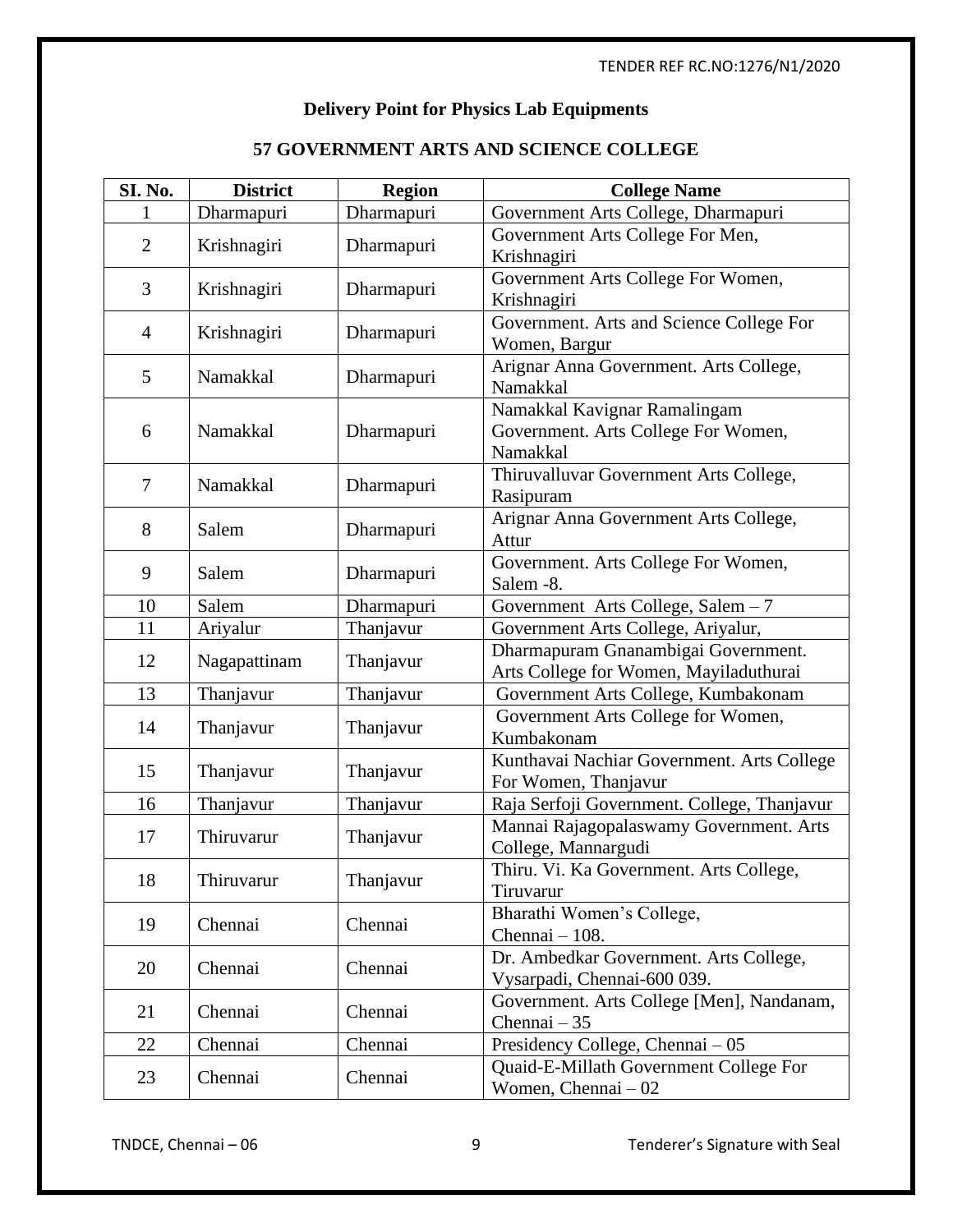| 24 | Chennai         | Chennai     | Queen Mary's College, Chennai - 05                                         |
|----|-----------------|-------------|----------------------------------------------------------------------------|
| 25 | Coimbatore      | Coimbatore  | Government Arts College, Coimbatore                                        |
| 26 | Nilgiris        | Coimbatore  | Government. Arts College, Udhagamandalam                                   |
| 27 | Tirupur         | Coimbatore  | Chikkana Government. Arts College,<br>Tiruppur                             |
| 28 | Tirupur         | Coimbatore  | Government Arts College, Udumalpet                                         |
| 29 | Tirupur         | Coimbatore  | LRG Government. Arts College For Women,<br>Tiruppur                        |
| 30 | Dindigul        | Madurai     | M.V. Muthiah Government Arts College For<br>Women, Dindigul                |
| 31 | Madurai         | Madurai     | Government Arts College, Melur                                             |
| 32 | Madurai         | Madurai     | Sri Meenakshi Government Arts College For<br>Women, Madurai                |
| 33 | Ramanathapuram  | Madurai     | Sethupathy Government Arts College,<br>Ramanathapuram                      |
| 34 | Sivagangai      | Madurai     | Alagappa Government. Arts College,<br>Karaikudi                            |
| 35 | Sivagangai      | Madurai     | Government Arts College For Women,<br>Sivagangai                           |
| 36 | Sivagangai      | Madurai     | Raja Doraisingam Government. Arts College,<br>Sivagangai                   |
| 37 | Sivagangai      | Madurai     | VS Sivalingam Government. Arts College.,<br>Pulankurichi.                  |
| 38 | Tirunelveli     | Tirunelveli | Rani Anna Government. College [W],<br>Tirunelveli                          |
| 39 | Karur           | Trichy      | Government Arts College, Kulithalai                                        |
| 40 | Karur           | Trichy      | Government Arts College, Thanthonimalai,<br>Karur                          |
| 41 | Pudukkottai     | Trichy      | H.H. The Rajah's College, Pudukkottai                                      |
| 42 | Pudukkottai     | Trichy      | Government. Arts College For Women,<br>Pudukkottai                         |
| 43 | Trichy          | Trichy      | Arignar Anna Government Arts College,<br>Musiri                            |
| 44 | Trichy          | Trichy      | Thanthai Periyar Government Arts and<br>Science College, Tiruchirapalli-23 |
| 45 | Cuddalore       | Vellore     | Periyar Arts College, Cuddalore                                            |
| 46 | Cuddalore       | Vellore     | Thiru. Kolanjiappar Government Arts<br>College, Virudhachalam.             |
| 47 | Cuddalore       | Vellore     | Government Arts College, Chidambaram                                       |
| 48 | Kancheepuram    | Vellore     | RV Government Arts College, Chengalpattu                                   |
| 49 | Thiruvallur     | Vellore     | LN Government. Arts College, Ponneri.                                      |
| 50 | Thiruvallur     | Vellore     | Sri Subramaniaswami Government. Arts<br>College, Tiruttani.                |
| 51 | Thiruvannamalai | Vellore     | Arignar Anna Government. Arts College,<br>Cheyyar                          |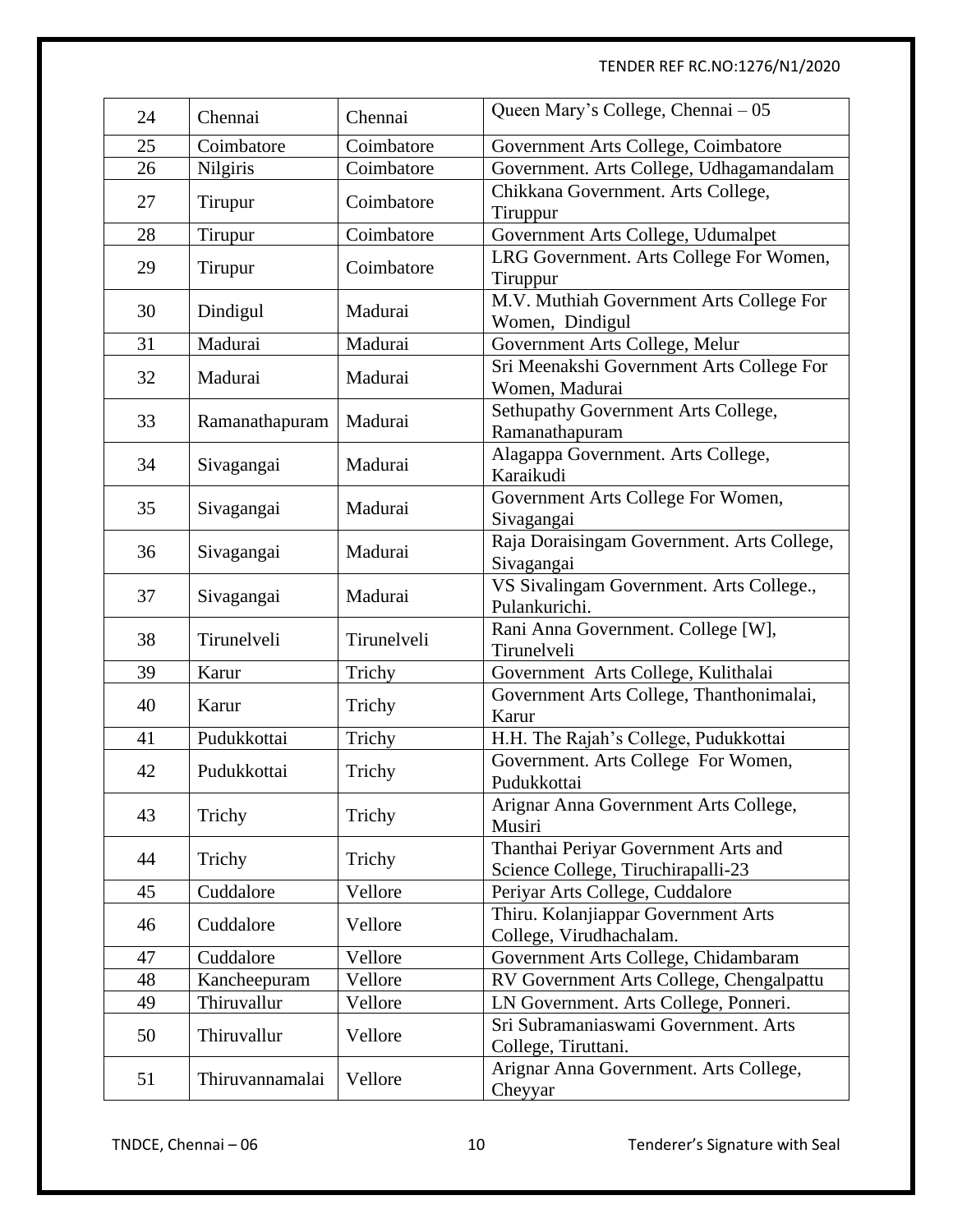| 52 | Thiruvannamalai | Vellore | Kalaignar Karunanidhi Government Arts<br>College, Thiruvannamalai |
|----|-----------------|---------|-------------------------------------------------------------------|
| 53 | Vellore         | Vellore | Arignar Anna Government Arts College For<br>Women, Walajapet.     |
| 54 | Vellore         | Vellore | Government Thirumagal Mills College,<br>Gudiyatham.               |
| 55 | Vellore         | Vellore | Muthurangam Government. Arts College,<br>Vellore                  |
| 56 | Villupuram      | Vellore | Arignar Anna Government Arts College,<br>Villupuram               |
| 57 | Villupuram      | Vellore | Thiru.A.Govindaswami Government. Arts<br>College, Tindivanam      |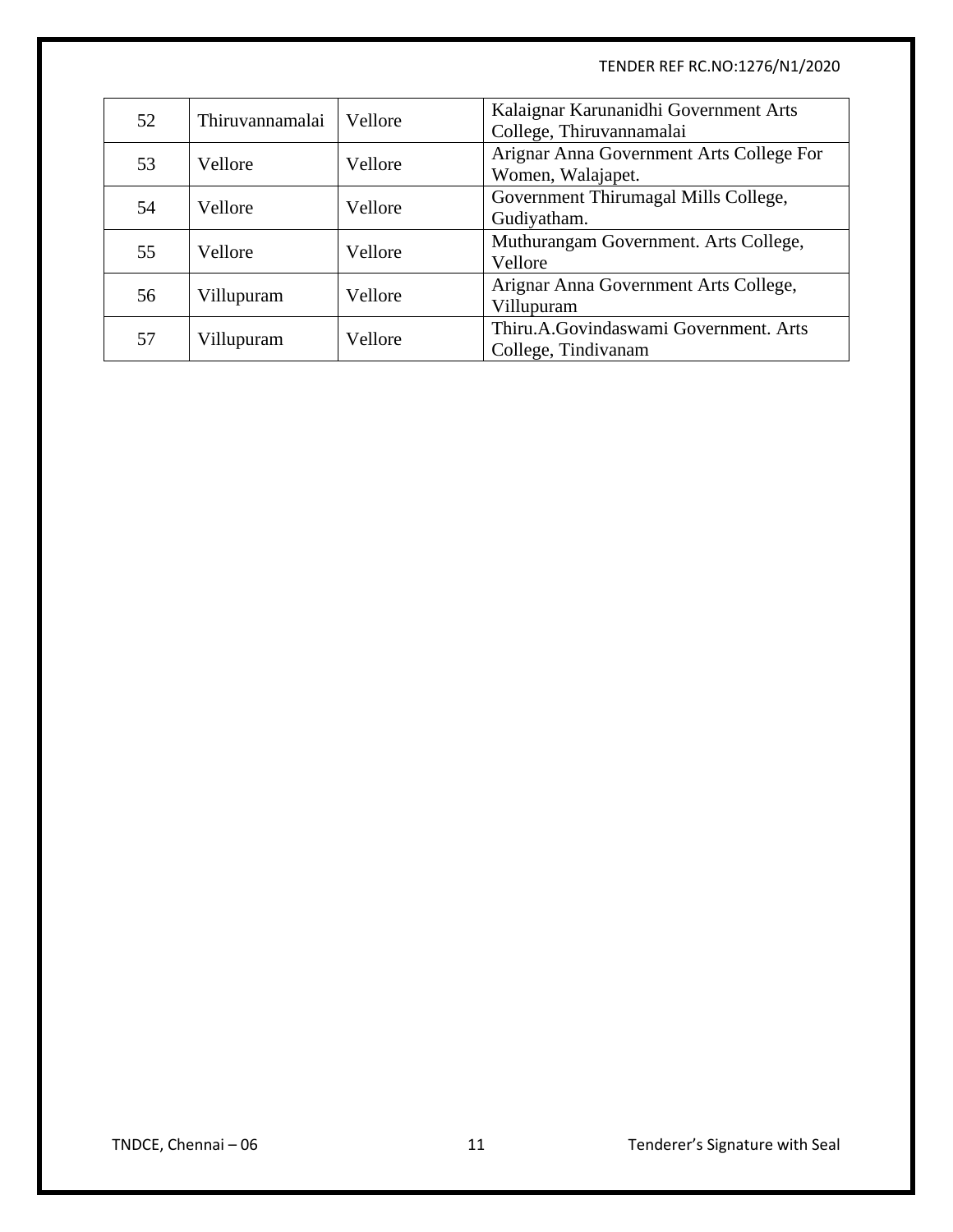### **Delivery Point for Chemistry Lab Equipments**

# **57 GOVERNMENT ARTS AND SCIENCE COLLEGE**

| SI. No.        | <b>District</b> | <b>Region</b> | <b>College Name</b>                                                            |
|----------------|-----------------|---------------|--------------------------------------------------------------------------------|
|                | Dharmapuri      | Dharmapuri    | Government Arts College, Dharmapuri                                            |
| $\overline{2}$ | Krishnagiri     | Dharmapuri    | Government Arts College For Men,<br>Krishnagiri                                |
| 3              | Krishnagiri     | Dharmapuri    | Government Arts College For Women,<br>Krishnagiri                              |
| $\overline{4}$ | Krishnagiri     | Dharmapuri    | Government Arts and Science College For<br>Women, Bargur                       |
| 5              | Namakkal        | Dharmapuri    | Arignar Anna Government. Arts College,<br>Namakkal                             |
| 6              | Namakkal        | Dharmapuri    | Namakkal Kavignar Ramalingam<br>Government Arts College For Women,<br>Namakkal |
| 7              | Namakkal        | Dharmapuri    | Thiruvalluvar Government Arts College,<br>Rasipuram                            |
| 8              | Salem           | Dharmapuri    | Arignar Anna Government Arts College,<br>Attur                                 |
| 9              | Salem           | Dharmapuri    | Government Arts College For Women,<br>Salem -8.                                |
| 10             | Salem           | Dharmapuri    | Government Arts College, Salem - 7                                             |
| 11             | Ariyalur        | Thanjavur     | Government Arts College, Ariyalur,                                             |
| 12             | Nagapattinam    | Thanjavur     | Dharmapuram Gnanambigai Government<br>Arts College for Women, Mayiladuthurai   |
| 13             | Thanjavur       | Thanjavur     | Government Arts College, Kumbakonam                                            |
| 14             | Thanjavur       | Thanjavur     | Government Arts College for Women,<br>Kumbakonam                               |
| 15             | Thanjavur       | Thanjavur     | Kunthavai Nachiar Government Arts College<br>For Women, Thanjavur              |
| 16             | Thanjavur       | Thanjavur     | Raja Serfoji Government College, Thanjavur                                     |
| 17             | Thiruvarur      | Thanjavur     | Mannai Rajagopalaswamy Government Arts<br>College, Mannargudi                  |
| 18             | Thiruvarur      | Thanjavur     | Thiru. Vi-Ka Government Arts College,<br>Tiruvarur                             |
| 19             | Chennai         | Chennai       | Bharathi Women's College,<br>Chennai - 108.                                    |
| 20             | Chennai         | Chennai       | Dr. Ambedkar Government Arts College,<br>Vysarpadi, Chennai-600 039.           |
| 21             | Chennai         | Chennai       | Government Arts College [Men], Nandanam,<br>Chennai $-35$                      |
| 22             | Chennai         | Chennai       | Presidency College, Chennai – 05                                               |
| 23             | Chennai         | Chennai       | Quaid-E-Millath Government College For<br>Women, Chennai - 02                  |

TNDCE, Chennai – 06 12 12 Tenderer's Signature with Seal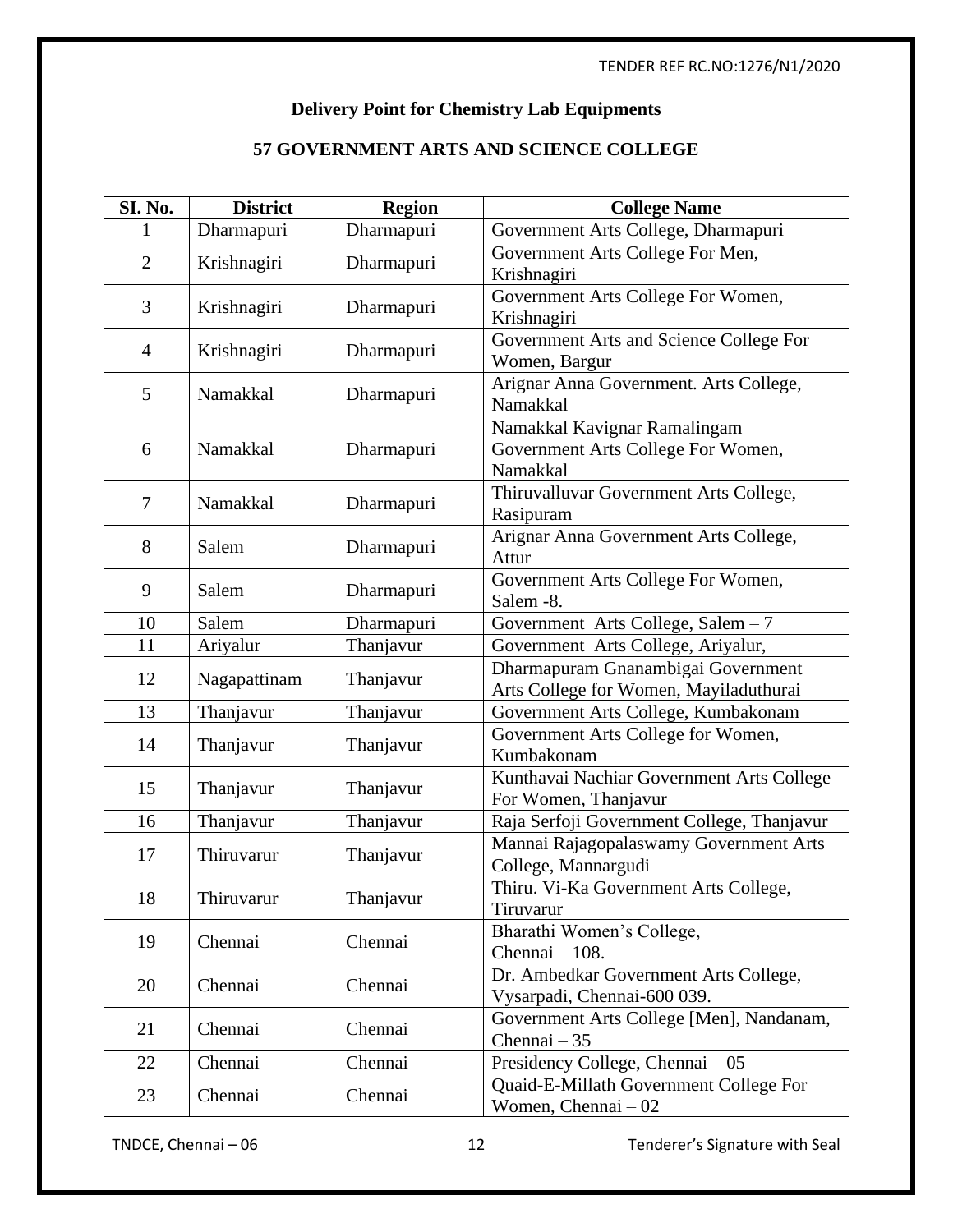| 24 | Chennai         | Chennai     | Queen Mary'S College, Chennai - 05                |
|----|-----------------|-------------|---------------------------------------------------|
| 25 | Coimbatore      | Coimbatore  | Government Arts College, Coimbatore               |
| 26 | Nilgiris        | Coimbatore  | Government Arts College, Udhagamandalam           |
| 27 | Tirupur         | Coimbatore  | Chikkana Government Arts College, Tiruppur        |
| 28 | Tirupur         | Coimbatore  | Government Arts College, Udumalpet                |
|    |                 |             | LRG Government Arts College For Women,            |
| 29 | Tirupur         | Coimbatore  | Tiruppur                                          |
|    |                 |             | M.V. Muthiah Government Arts College For          |
| 30 | Dindigul        | Madurai     | Women, Dindigul                                   |
| 31 | Madurai         | Madurai     | Government Arts College, Melur                    |
| 32 | Madurai         | Madurai     | Sri Meenakshi Government Arts College For         |
|    |                 |             | Women, Madurai                                    |
| 33 | Ramanathapuram  | Madurai     | Sethupathy Government Arts College,               |
|    |                 |             | Ramanathapuram                                    |
| 34 | Ramanathapuram  | Madurai     | Government Arts College for Women,                |
|    |                 |             | Ramanathapuram                                    |
| 35 | Sivagangai      | Madurai     | Alagappa Government Arts College,                 |
|    |                 |             | karaikudi                                         |
| 36 | Sivagangai      | Madurai     | Government. Arts College For Women,<br>Sivagangai |
|    |                 |             | Raja Doraisingam Government Arts College,         |
| 37 | Sivagangai      | Madurai     | Sivagangai                                        |
|    |                 |             | VS Sivalingam Government Arts College,            |
| 38 | Sivagangai      | Madurai     | Pulankurichi.                                     |
|    |                 | Tirunelveli | Rani Anna Government. College [W],                |
| 39 | Tirunelveli     |             | Tirunelveli                                       |
|    |                 |             | Government Arts College, Thanthonimalai,          |
| 40 | Karur           | Trichy      | Karur                                             |
| 41 | Pudukkottai     | Trichy      | H.H. The Rajah's College, Pudukkottai             |
|    |                 |             | Government. Arts College., For Women,             |
| 42 | Pudukkottai     | Trichy      | Pudukkottai                                       |
| 43 | Trichy          | Trichy      | Arignar Anna Government Arts College,             |
|    |                 |             | Musiri                                            |
| 44 | Trichy          | Trichy      | Government Arts College, Trichy $-22$             |
| 45 | Trichy          | Trichy      | Thanthai Periyar Government Arts and              |
|    |                 |             | Science College, Tiruchirapalli-23                |
| 46 | Cuddalore       | Vellore     | Periyar Arts College, Cuddalore                   |
| 47 | Cuddalore       | Vellore     | Thiru. Kolanjiappar Government Arts               |
|    |                 |             | College, Virudhachalam.                           |
| 48 | Cuddalore       | Vellore     | Government Arts College, Chidambaram              |
| 49 | Kancheepuram    | Vellore     | RV Government Arts College, Chengalpattu          |
| 50 | Thiruvallur     | Vellore     | LN Government Arts College, Ponneri.              |
| 51 | Thiruvannamalai | Vellore     | Arignar Anna Government. Arts College,            |
|    |                 |             | Cheyyar                                           |
| 52 | Thiruvannamalai | Vellore     | Kalaignar Karunanidhi Government Arts             |
|    |                 |             | College, Thiruvannamalai                          |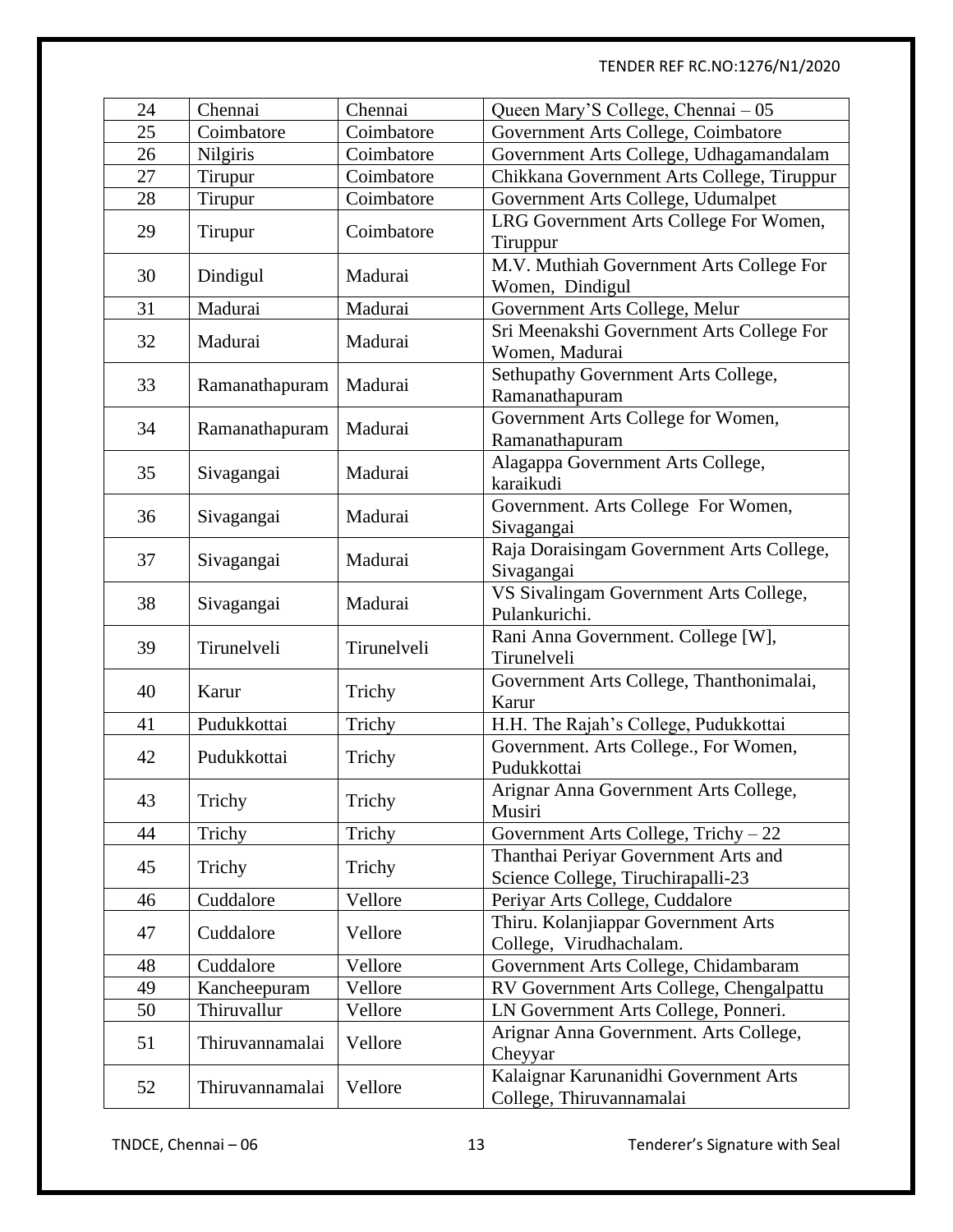| 53 | Vellore    | Vellore | Arignar Anna Government. Arts College For<br>Women, Walajapet. |
|----|------------|---------|----------------------------------------------------------------|
| 54 | Vellore    | Vellore | Government Thirumagal Mills College,<br>Gudiyatham.            |
| 55 | Vellore    | Vellore | Muthurangam Government. Arts College,<br>Vellore               |
| 56 | Villupuram | Vellore | Arignar Anna Government Arts College,<br>Villupuram            |
| 57 | Villupuram | Vellore | Thiru.A.Govindaswami Government. Arts<br>College, Tindivanam   |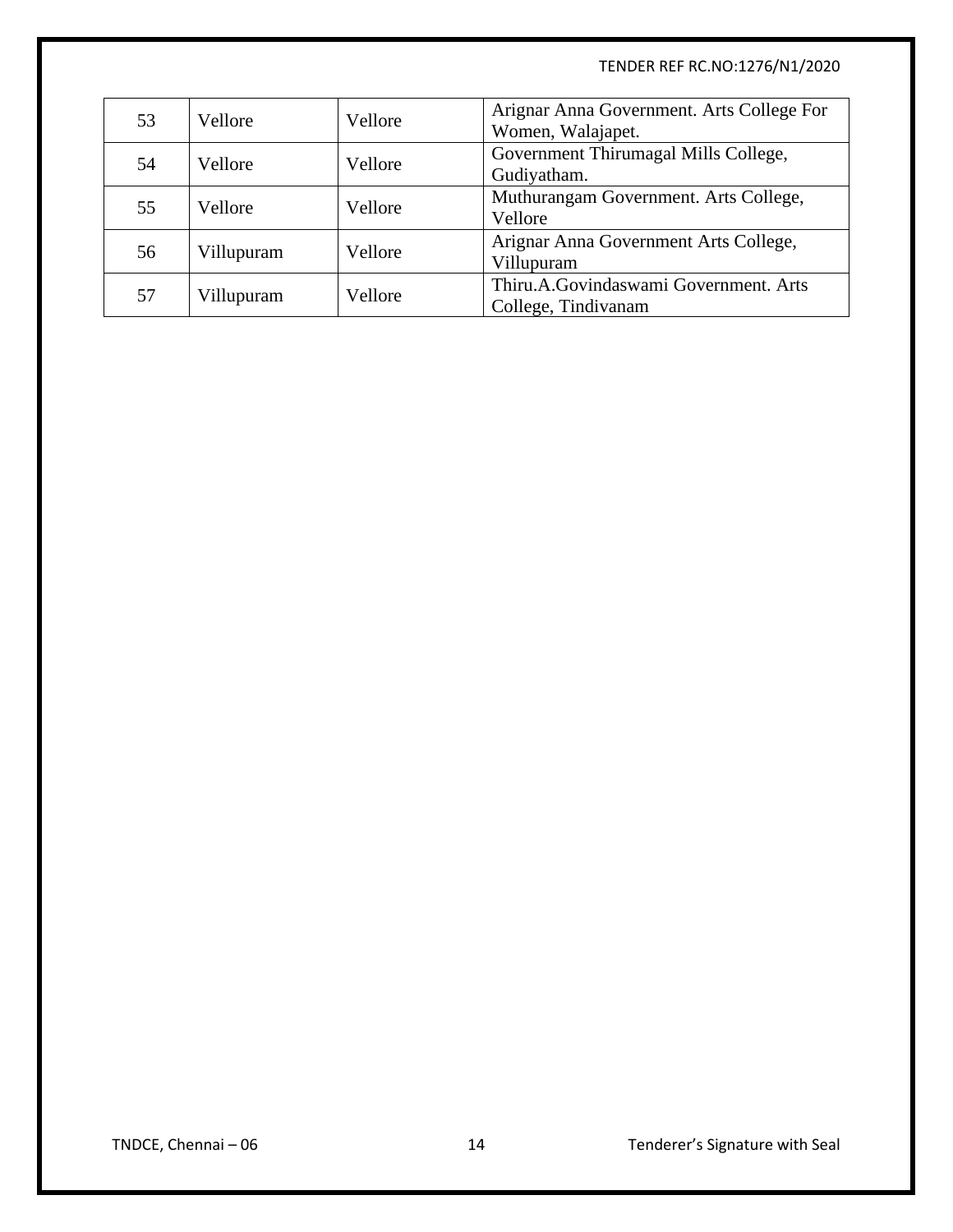### **Delivery Point for Botany Lab Equipments**

| SI. No.        | <b>District</b> | <b>Region</b> | <b>College Name</b>                                                             |
|----------------|-----------------|---------------|---------------------------------------------------------------------------------|
| 1              | Dharmapuri      | Dharmapuri    | Government Arts College, Dharmapuri                                             |
| $\overline{2}$ | Krishnagiri     | Dharmapuri    | Government Arts College, Krishnagiri                                            |
| 3              | Namakkal        | Dharmapuri    | Arignar Anna Government. Arts College<br>For Men, Namakkal                      |
| $\overline{4}$ | Namakkal        | Dharmapuri    | Namakkal Kavignar Ramalingam<br>Government. Arts College For Women,<br>Namakkal |
| 5              | Namakkal        | Dharmapuri    | Thiruvalluvar Government Arts College,<br>Rasipuram                             |
| 6              | Salem           | Dharmapuri    | Arignar Anna Government Arts College,<br>Attur                                  |
| $\tau$         | Salem           | Dharmapuri    | Government Arts College For Women,<br>Salem -8.                                 |
| 8              | Salem           | Dharmapuri    | Government Arts College, Salem - 7                                              |
| 9              | Ariyalur        | Thanjavur     | Government Arts College, Ariyalur                                               |
| 10             | Nagapattinam    | Thanjavur     | Dharmapuram Gnanambigai Government.<br>Arts College For Women, Mayiladuthurai   |
| 11             | Thanjavur       | Thanjavur     | Government Arts College, Kumbakonam                                             |
| 12             | Thanjavur       | Thanjavur     | Government Arts College for women,<br>Kumbakonam                                |
| 13             | Thanjavur       | Thanjavur     | Kunthavai Nachiar Government. Arts<br>College For Women, Thanjavur              |
| 14             | Thanjavur       | Thanjavur     | Raja Serfoji Government College,<br>Thanjavur                                   |
| 15             | Thiruvarur      | Thanjavur     | Mannai Rajagopalaswamy Government Arts<br>College, Mannargudi                   |
| 16             | Thiruvarur      | Thanjavur     | Thiru. Vi-Ka Government Arts College,<br>Tiruvarur                              |
| 17             | Chennai         | Chennai       | Bharathi Women's College, Chennai - 108.                                        |
| 18             | Chennai         | Chennai       | Dr. Ambedkar Government Arts College,<br>Vysarpadi, Chennai-600 039.            |
| 19             | Chennai         | Chennai       | Government Arts College [Men],<br>Nandanam, Chennai - 35                        |
| 20             | Chennai         | Chennai       | Presidency College, Chennai -05                                                 |
| 21             | Chennai         | Chennai       | Quaid-E-Millath Government College For<br>Women, Chennai - 02                   |
| 22             | Chennai         | Chennai       | Queen Mary'S College, Chennai - 04                                              |
| 23             | Coimbatore      | Coimbatore    | Government Arts College, Coimbatore                                             |
| 24             | <b>Nilgiris</b> | Coimbatore    | Government. Arts College,<br>Udhagamandalam                                     |

### **49 GOVERNMENT ARTS AND SCIENCE COLLEGE**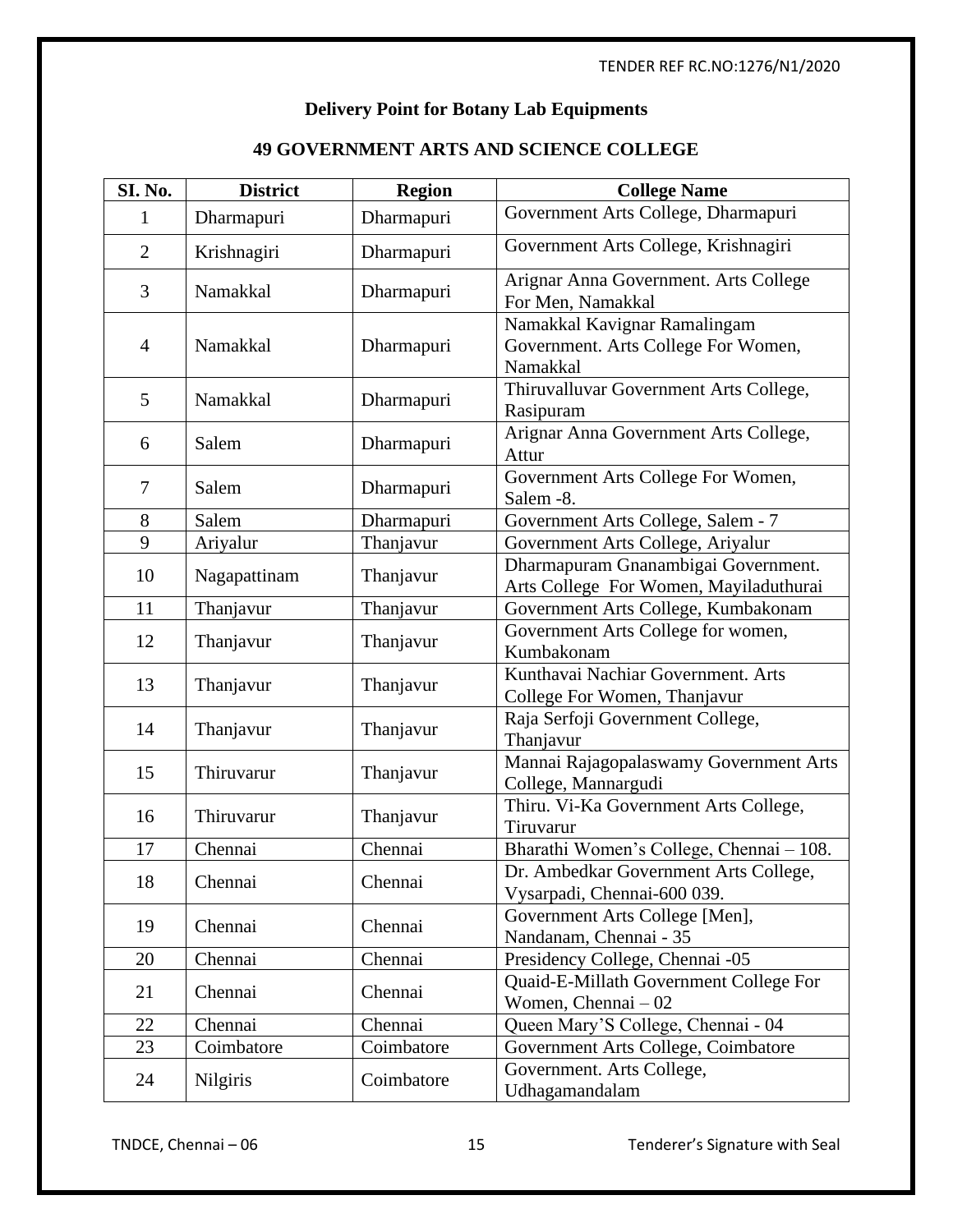| 25 | Tirupur         | Coimbatore  | Chikkana Government. Arts College,<br>Tiruppur                             |
|----|-----------------|-------------|----------------------------------------------------------------------------|
| 26 | Tirupur         | Coimbatore  | Government Arts College, Udumalpet                                         |
| 27 | Madurai         | Madurai     | Government Arts College, Melur                                             |
| 28 | Madurai         | Madurai     | Sri Meenakshi Government Arts College<br>For Women, Madurai                |
| 29 | Ramanathapuram  | Madurai     | Sethupathy Government Arts College,<br>Ramanathapuram                      |
| 30 | Sivagangai      | Madurai     | Alagappa Government Arts College,<br>karaikudi                             |
| 31 | Sivagangai      | Madurai     | Raja Doraisingam Government. Arts<br>College, Sivagangai                   |
| 32 | Sivagangai      | Madurai     | VS Sivalingam Government Arts College.,<br>Pulankurichi.                   |
| 33 | Tirunelveli     | Tirunelveli | Rani Anna Government College, [W],<br>Tirunelveli                          |
| 34 | Karur           | Trichy      | Government Arts College, Thanthonimalai,<br>Karur                          |
| 35 | Pudukkottai     | Trichy      | H.H. The Rajah's College, Pudukkottai                                      |
| 36 | Pudukkottai     | Trichy      | Government. Arts College For Women,<br>Pudukkottai                         |
| 37 | Trichy          | Trichy      | Arignar Anna Government Arts College,<br>Musiri                            |
| 38 | Trichy          | Trichy      | Thanthai Periyar Government Arts and<br>Science College, Tiruchirapalli-23 |
| 39 | Cuddalore       | Vellore     | Periyar Arts College, Cuddalore                                            |
| 40 | Cuddalore       | Vellore     | Thiru. Kolanjiappar Government Arts<br>College, Virudhachalam.             |
| 41 | Cuddalore       | Vellore     | Government Arts College, Chidambaram                                       |
| 42 | Thiruvallur     | Vellore     | LN Government. Arts College, Ponneri.                                      |
| 43 | Thiruvannamalai | Vellore     | Arignar Anna Government Arts College,<br>Cheyyar                           |
| 44 | Thiruvannamalai | Vellore     | Kalaignar Karunanidhi Government Arts<br>College, Thiruvannamalai          |
| 45 | Vellore         | Vellore     | Arignar Anna Government Arts College For<br>Women, Walajapet.              |
| 46 | Vellore         | Vellore     | Government Thirumagal Mills College,<br>Gudiyatham.                        |
| 47 | Vellore         | Vellore     | Muthurangam Government Arts College,<br>Vellore                            |
| 48 | Villupuram      | Vellore     | Arignar Anna Government Arts College,<br>Villupuram                        |
| 49 | Villupuram      | Vellore     | Thiru.A.Govindaswami Government. Arts<br>College, Tindivanam               |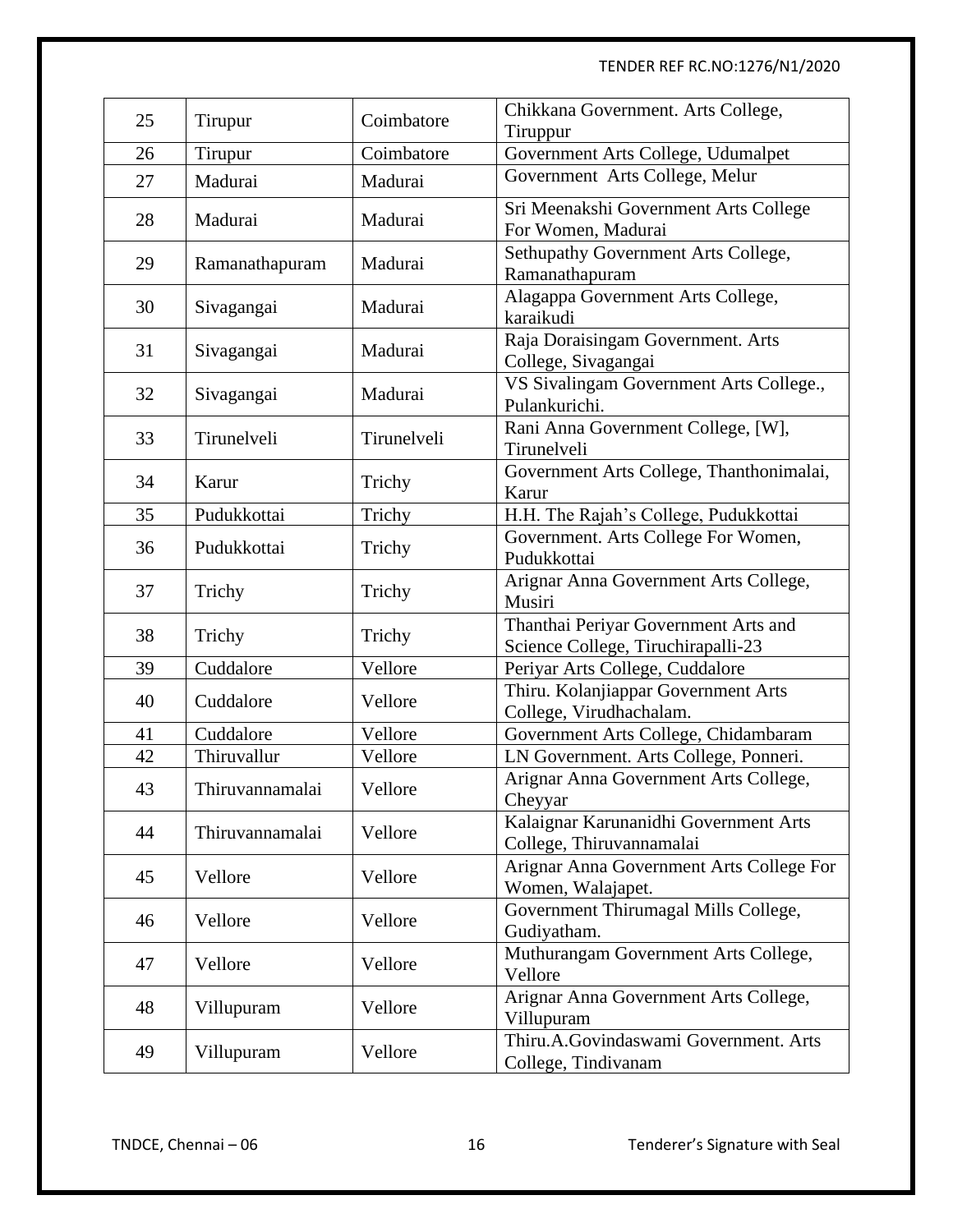### **Delivery Point for Zoology Lab Equipments**

# **45 GOVERNMENT ARTS AND SCIENCE COLLEGE**

| <b>SI. No.</b> | <b>District</b> | <b>Region</b> | <b>College Name</b>                                                            |
|----------------|-----------------|---------------|--------------------------------------------------------------------------------|
| $\mathbf{1}$   | Dharmapuri      | Dharmapuri    | Government Arts College, Dharmapuri                                            |
| $\overline{2}$ | Krishnagiri     | Dharmapuri    | Government Arts College, Krishnagiri                                           |
| 3              | Namakkal        | Dharmapuri    | Namakkal Kavignar Ramalingam<br>Government Arts College For Women,<br>Namakkal |
| $\overline{4}$ | Namakkal        | Dharmapuri    | Thiruvalluvar Government Arts College,<br>Rasipuram                            |
| 5              | Salem           | Dharmapuri    | Government Arts College, Salem - 7                                             |
| 6              | Ariyalur        | Thanjavur     | Government Arts College, Ariyalur.                                             |
| 7              | Nagapattinam    | Thanjavur     | Dharmapuram Gnanambigai Government.<br>Arts College For Women, Mayiladuthurai  |
| 8              | Thanjavur       | Thanjavur     | Government Arts College, Kumbakonam                                            |
| 9              | Thanjavur       | Thanjavur     | Government Arts College for women,<br>Kumbakonam                               |
| 10             | Thanjavur       | Thanjavur     | Kunthavai Nachiar Government. Arts<br>College For Women, Thanjavur             |
| 11             | Thanjavur       | Thanjavur     | Raja Serfoji Government. College,<br>Thanjavur                                 |
| 12             | Thiruvarur      | Thanjavur     | Mannai Rajagopalaswamy Government.<br>Arts College, Mannargudi                 |
| 13             | Thiruvarur      | Thanjavur     | Thiru. Vi-Ka Government Arts College,<br>Tiruvarur                             |
| 14             | Chennai         | Chennai       | Bharathi Women's College, Chennai - 108.                                       |
| 15             | Chennai         | Chennai       | Dr. Ambedkar Government Arts College,<br>Vysarpadi, Chennai-600 039.           |
| 16             | Chennai         | Chennai       | Government. Arts College [Men],<br>Nandanam, Chennai                           |
| 17             | Chennai         | Chennai       | Presidency College, Chennai                                                    |
| 18             | Chennai         | Chennai       | Quaid-E-Millath Government College For<br>Women, Chennai                       |
| 19             | Chennai         | Chennai       | Queen Mary's College, Chennai                                                  |
| 20             | Coimbatore      | Coimbatore    | Government Arts College, Coimbatore                                            |
| 21             | Nilgiris        | Coimbatore    | Government Arts College,<br>Udhagamandalam                                     |
| 22             | Tirupur         | Coimbatore    | Chikkana Government Arts College,<br>Tiruppur                                  |
| 23             | Tirupur         | Coimbatore    | LRG Government Arts College For Women,<br>Tiruppur                             |

TNDCE, Chennai – 06 17 17 Tenderer's Signature with Seal